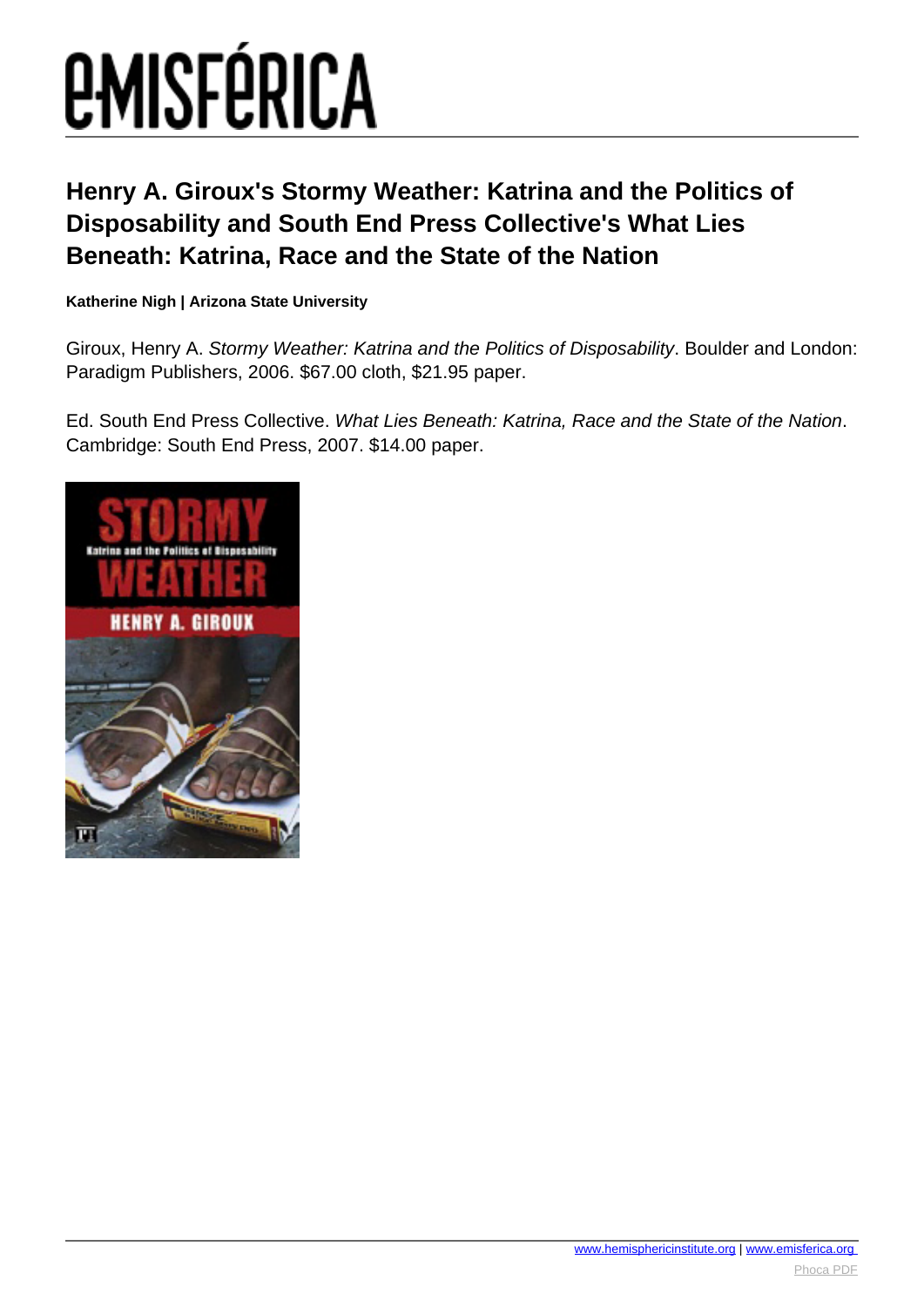# *EMISFÉRICA*



Before the waters receded in a post-Katrina New Orleans the inevitable questions arose: How could this have happened? Did the levees merely fail, or might they have been intentionally bombed? Was it evidence of global warming? Government neglect? Blatant racism? The blunder of a President more occupied with war than saving people in his own nation? These are the questions the collected authors ask in What Lies Beneath: Katrina, Race, and the State of the Nation, edited by the South End Press Collective, and in Stormy Weather: Katrina and the Politics of Disposability, by Henry A. Giroux.

In What Lies Beneath, the South End Press Collective makes their interpretation of Hurricane Katrina clear: what happened before, during and after the storm was a direct reflection of a nation that does not care for the poor or people of color. A major strength of the book is that it brings voices into dialogue with each other that might not otherwise be in communication. In some cases, repeated themes and quotations become more resonant as they are invoked by multiple authors: Barbara Bush's horrific assertion that displaced residents were better off than they were before the storm became more infuriating as I read it over and over again in multiple essays. In other cases, the editors place contradictory opinions back to back. For example, in a self-reflexive analysis of the group Common Ground Relief, Sue Hilberbrand, Scott Crow, and Lisa Fithian acknowledge their outsider status and ask when it is time for volunteers such as themselves to leave New Orleans. In another essay, Alisa Bierria, Mayaba Liebenthal, and the collective INCITE! Women of Color Against Violence are forthright in their opinion that though well-meaning, many volunteer groups headed and mainly staffed by whites, such as Common Ground Relief, do not reach out to pre-existing community-based organizations of color. With the juxtaposition of these two essays in one collection, these two organizations speak to each other in a way that it appears they could not in public discourse, at least in the immediate aftermath of the storm.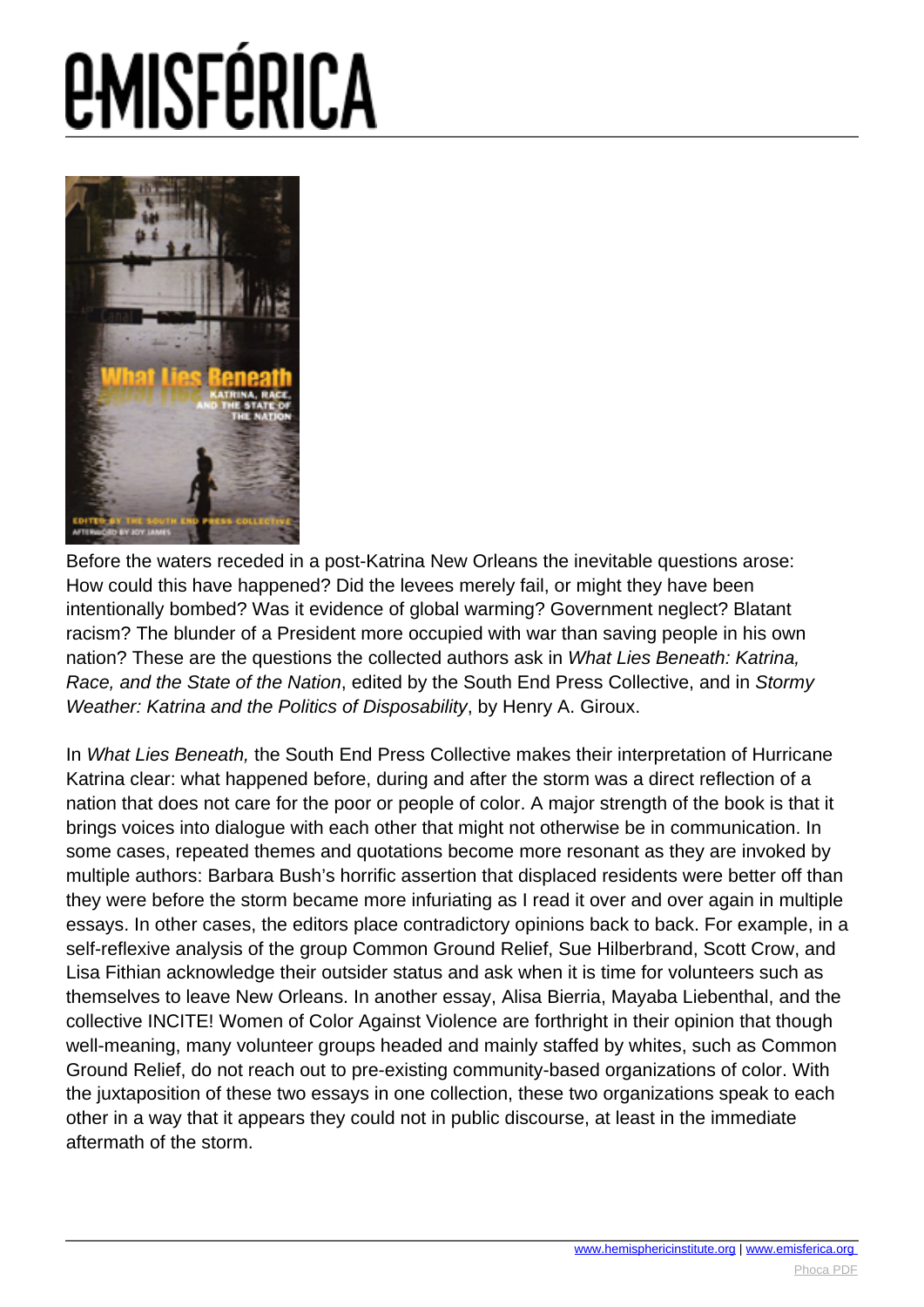## *<u>EMISFÉRICA</u>*

The book places no emphasis or priority on one article over the other, so that poetry, sociological studies, first-person narrative, and collectively written essays have equal weight. Contributions cover the following topics: socio-economic factors; relief efforts post-storm; visions for a post-Katrina New Orleans and the dangers of gentrification; the role of race, class and gender before, during and after the storm, media coverage and intimate accounts of people's experience surviving the storm. Throughout the 16 essays, poems, and musings runs a through-line of palpable love for New Orleans, dedication to exposing the causes of the disaster and preventing them from occurring again, and willingness to be self-reflexive and vulnerable. Some accounts describe unimaginable horrors and lead me to wonder, "Can this possibly true?" (Charmaine Neville's "How We Survived the Flood" is one harrowing example.) But the book's dialogic structure reveals that substantiating truth isn't the point; rather, readers must be self-reflexive about the desire for that truth and the biases that create skepticism toward those more "unbelievable" stories of what happened to people "down there."

Henry A. Giroux's Stormy Weather: Katrina and the Politics of Disposibility argues that the events surrounding Hurricane Katrina had little to do with the storm itself but were symptoms of a larger disease, what Giroux calls the "biopolitics of disposability." In the first part of the book, Giroux describes biopolitics as a system which not only renders a body an object of discipline, as Foucault pointed out, but also allows particular bodies to be "disappeared." Throughout the book, Giroux argues that the U.S. neoliberal project creates an environment in which the poor, black, elderly, ill, or incapable body becomes unsightly and must be removed. Conservative efforts to dismantle U.S. social-aid programs reveal a desire to cleanse the political body of those who cannot take care of themselves as individuals, the sort of individuals that have been championed by the neo-conservatives as "true Americans." Within the context that Giroux lays out, Hurricane Katrina is viewed as a welcome aide to the administration's attempts to erase the undesired body from the larger national body. Therefore, the administration's failure to implement a rescue effort should come as no surprise, nor should the comments of people like Barbara Bush or the multiple congressmen and religious leaders who said that Katrina was evidence that God was trying to "clean up" the city of New Orleans.

The second part of the book, "Dirty Democracy and State Authoritarianism," covers topics ranging from religious fundamentalism to education without much mention of Hurricane Katrina. Though I wish that Giroux had more explicitly connected the points he makes in this section of the book to Katrina, this was also the most inspiring section of the book. Giroux's discussion of the Bush administration's education policies, for example, presents some frightening evidence of the militarization of our higher education system, and the McCarthy-like witch-hunting against professors who do not assimilate. His assertion that professors cannot feel free to assert political opinion in the classroom, let alone to teach to transgress (to borrow bell hooks's term), reminds us that the absence of dissent in the classroom, for both professors and students, leads to a culture which can sit idly by while a city of our own drowns before our eyes.